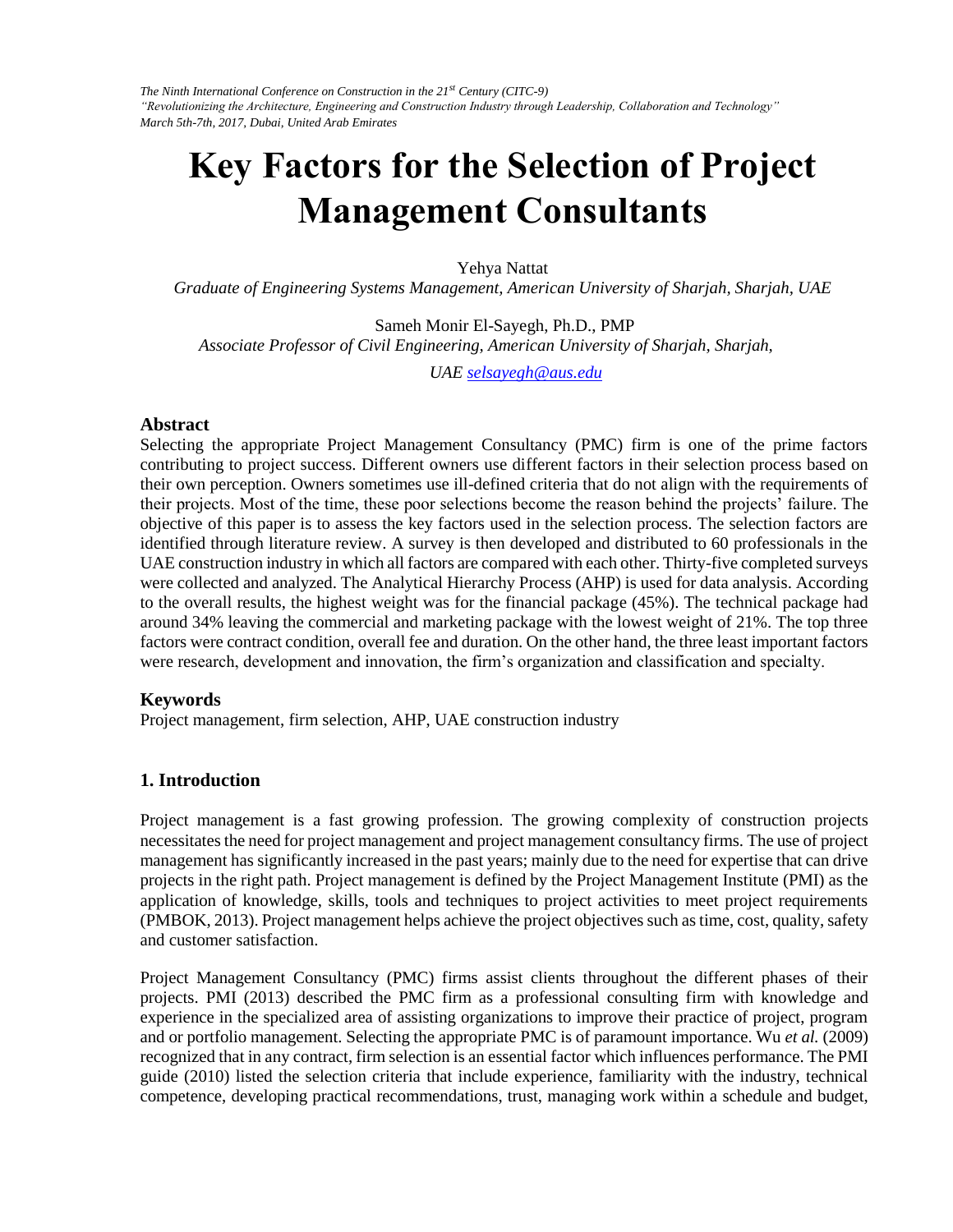PMI credentials, past experience, approach in meeting goals, innovation, and financial bid. The construction industry is an extremely competitive industry, which makes the selection process even more challenging. Some of the current selection processes can be considered incomplete, biased and lacking many of the essential attributes (Fong and Choi, 1997). In order to avoid the consequences of poor selection, Fong and Choi (1997) recommended that the choice of a consultant must be made on a value for money basis, with proper weights of criteria for skill, experience and previous performance. El-Sayegh (2009) recommended the selection of Construction Management at Risk companies using several criteria.

Several papers have been published on developing criteria decision models for selecting contractors, engineering consultants, construction managers and even individuals. However, not much light has been shed on selecting project management consultants (PMC). The main objective of this paper is to assess the selection factors for the appropriate Project Management Consultancy firm for managing construction projects using the Analytic Hierarchy Process (AHP). This paper gives an insight on the key factors that can be applied in the selection process along with the corresponding degree of importance.

# **2. Research Methodology**

The first step was to identify the factors used in selecting the appropriate PMC firms. This is accomplished through literature review and interviews with industry professionals. A comprehensive list of 23 factors was developed. The factors were then divided into three categories to facilitate AHP calculations. The Analytic Hierarchy Process (AHP) was selected for the data analysis. The AHP is a tool that is primarily used when dealing with complex, unstructured and multi-attribute decisions (Partovi, 1994). A survey was designed to incorporate those categories along with their factors. Sixty surveys were distributed among the industry professionals, out of which, 35 completed surveys were registered. Figures 1 and 2 summarize the respondents' profile. In terms of their role, the respondents were distributed as follows: 13 owner, 12 contractors and 10 consultants.



Figure 1. Respondents Profile According to Years of Experience



Figure 3. Respondents According to Size of Projects in AED Millions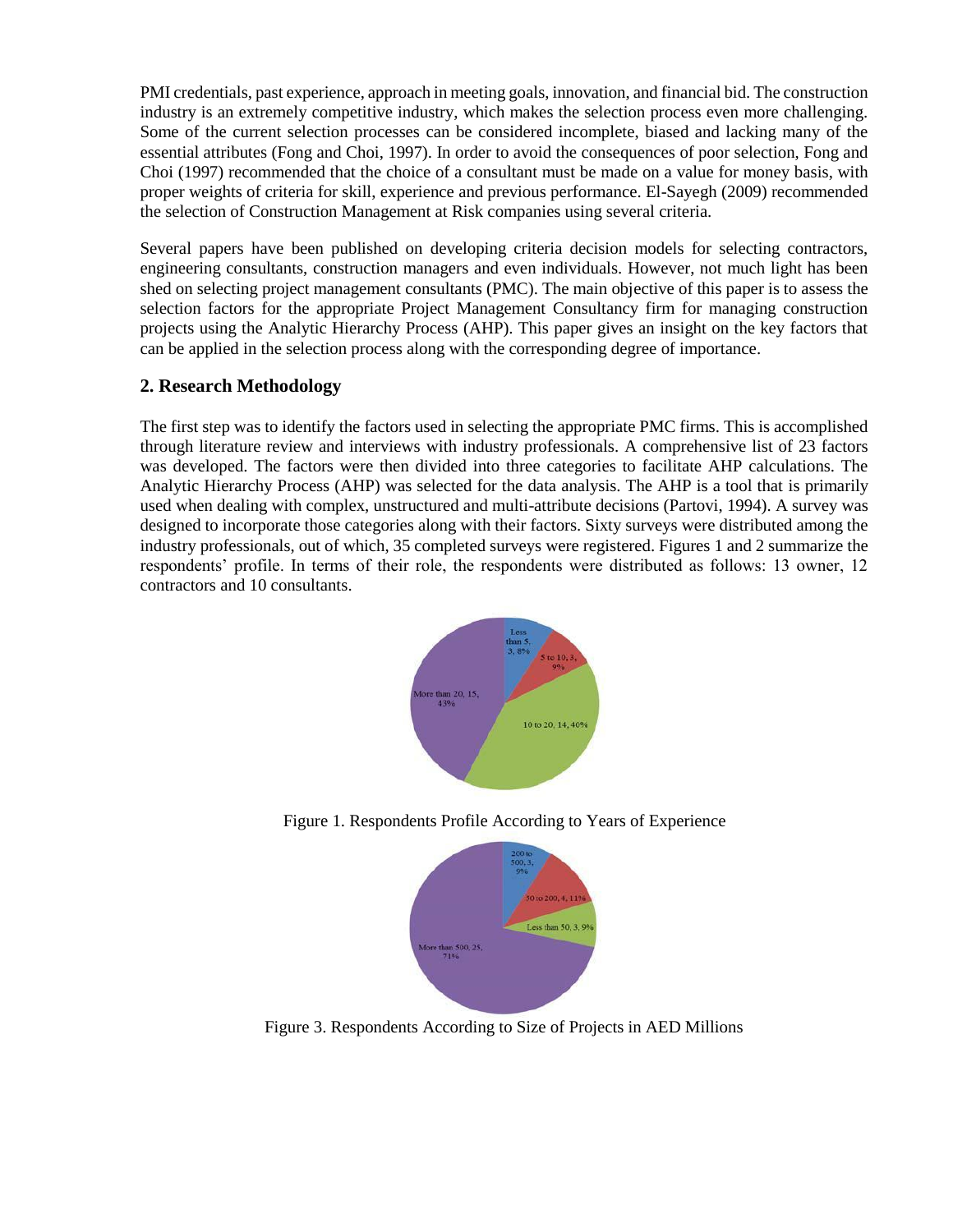Respondents were asked to perform pair-wise comparisons for all the factors in each group and amongst the three categories using the scale suggested by Saaty (1999) as presented in Table 1.

| Intensity | Definition             | Explanation                                                                                         |
|-----------|------------------------|-----------------------------------------------------------------------------------------------------|
|           | Equal importance       | Two attributes are of equal importance                                                              |
|           | Moderate importance    | Experience and judgment slightly favor one attribute over<br>another                                |
|           | Strong importance      | Experience and judgment strongly favor one attribute over<br>another                                |
|           | Very strong importance | An attribute is favored very strongly over another                                                  |
|           | Extreme importance     | The evidence favoring one attribute over another is of the<br>highest possible order of affirmation |

| Table 1. |  |                                   |  |
|----------|--|-----------------------------------|--|
|          |  | Ratio Scales of AHP (Saaty, 1999) |  |

The *Expert Choice* software was used to perform the AHP calculations. The resulting local and global weights for all factors and their groups were recorded along with the inconsistency ratio. According to Saaty (1999), the inconsistency ratio should be less than 0.10.

# **3. Selection Factors**

The selection factors were divided into three packages: technical, commercial and marketing, and the financial package. The technical package contains several sub-factors. Therefore, it was further divided into three groups: project management capabilities; policies and strategies; and company profile. The "Project Management" group includes time management, cost management, design management, construction management and risk management. The ability to ensure timely project completion is one of the main duties of the PMC firms. The ability to manage cost is equally important. PMC firms must show their planning, estimating and cost controlling ability in any project. Cost management can be measured by records of savings in previous projects and by looking at the records of projects that were completed within budget (Shen *et al.* , 2004). The PMC firm must coordinate with the main stakeholders in order to avoid any project delays. Isik *et al.* (2008) defines risk management as the process in which a firm identifies, analyses, responds, monitors, and controls all sorts of risks. Construction projects encounter a number of risks.

The "Policies and Strategies" group includes QA/QC Policies, HSE plans, R&D and Innovation, Sustainability and change control. Each professional firm should have a QA/QC (Quality Assurance/ Quality Control) policy. Firms are evaluated on their QA/QC programs and personnel (Bubshait and Algobali, 1996). The PMC firm needs also to have a Health, Safety and Environment (HSE) plan for the project. The R&D and innovation criterion refers to the ability of the PMC firm to keep up with the technological advancement and to come up with innovative solutions to the project. Change control is an important function of the PMC firm.

The "Company Profile" group includes classification and specialty, technical ability, firm's organization, performance on previous projects and professional qualifications. According to Watt *et al.* (2009), classifying companies depend on their size and past experience. The PMC firm needs to be specialized in the type of work. The PMC should have the technical ability to manage the project. This includes the personnel and other resources. The firm's organization affects its ability to manage projects. Hatush and Skitmore (1997) highlighted the past experience as a part of the technical information and that it only deals with the type and size of the projects. Professional qualification is becoming a very important criterion in evaluating companies.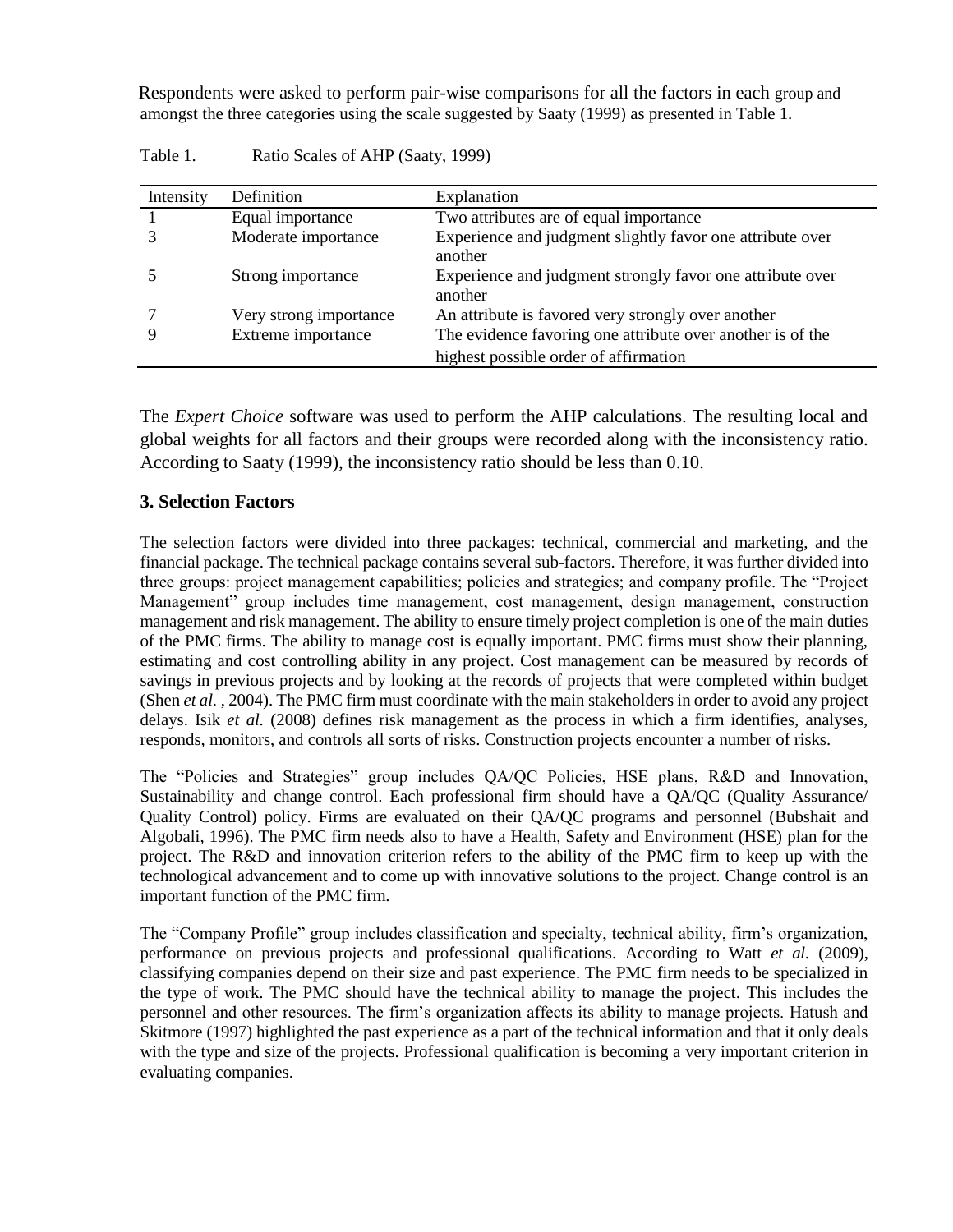The "Commercial and Marketing" package includes financial standing, marketing systems, client relationships and commitment. According to Watt *et al.* (2009), analysis of accounts, credit rating, liquidity ratio, financial capacity and business turnover-cash flow are some of the terms that can explain the financial standing of a company. Having proper marketing systems can help in reflecting the level of services the company provides. Client supplier relationships, as a factor, have many attributes; such as trust, responsiveness and the ability of establishing a team work environment (Watt *et al.*, 2009) . Without commitment and dedication, completing a project successfully would not be possible. Trust, as well, is a crucial mutual factor among all jobs in the world. The lack of dedication to the job will lead to conflicts and disputes that can affect any project.

The "Financial" package includes the overall fee, duration, staff rates and contract conditions. Most authors and project management guides fully agree with having the overall fee, or final price, as one of the major factors. Similar to all consultancies and human resource based firms, project management consultancy firms' main resource is their staff. The overall fee that is submitted to the client usually covers a specific duration after which any further extension of time would require the presence of specific professionals from the project management consultant. That is in order to account for the staff whose hourly staff rates are submitted by the PMC firms, making it possible for the client to quantify the risk associated with expanding the PMC duration.

# **4. Results**

The main objective of this study is to assess the key selection factors for PMC firms in the UAE construction industry. The collected data was analyzed using AHP to determine the local and global weights of each criterion and group. The local weight refers to the weight of the criterion within its group, while the global weight refers to the weight of the criterion relative to the overall selection. Table 2 shows the weights for the different factors, groups and packages.

Within the "Technical" package, project management is way more important than company profiles and policies and strategies. The Local weight for project management is more than 54%, while the other two groups are almost even. Results indicate that professionals consider the project management skills as the most important group in evaluating technical packages. Globally, project management group is weighed at around 19% which is almost the weight of the commercial and marketing package. The factors, within project management, are of equal importance. It is interesting to see that risk management is getting more and more recognized as management skill, which means that professionals are really finding risk management essential for any project.

Within the "Commercial and Marketing" package, surprisingly, commitment, trust and dedication turned to be the most important factor in this group with a weight of 36%. This is interesting because as it can be seen, professionals tend give more weight to firms who are trustful and ethically driven than to its financial standing (27%). Client relationships are as important as the financial standing. Within the "Financial" package, all the factors have close weights. The most important factor turned out to be contract conditions with a weight of 30%, followed by 27% for the overall fee.

The financial package turned out to be the most important package with a weight of 0.453, followed by the technical package and the commercial package with weights of 0.334 and 0.212 respectively. It was expected that the technical package to be the most important. However, it seems that professionals still consider money as the governing factors. Firms work hard on their technical packages considering that technical profiles would be given the higher weight which does not seem to be the case according to the survey results. The top three factors were contract condition, overall fee and duration. On the other hand, the three least important factors were R&D and innovation, firm's organization and classification and specialty.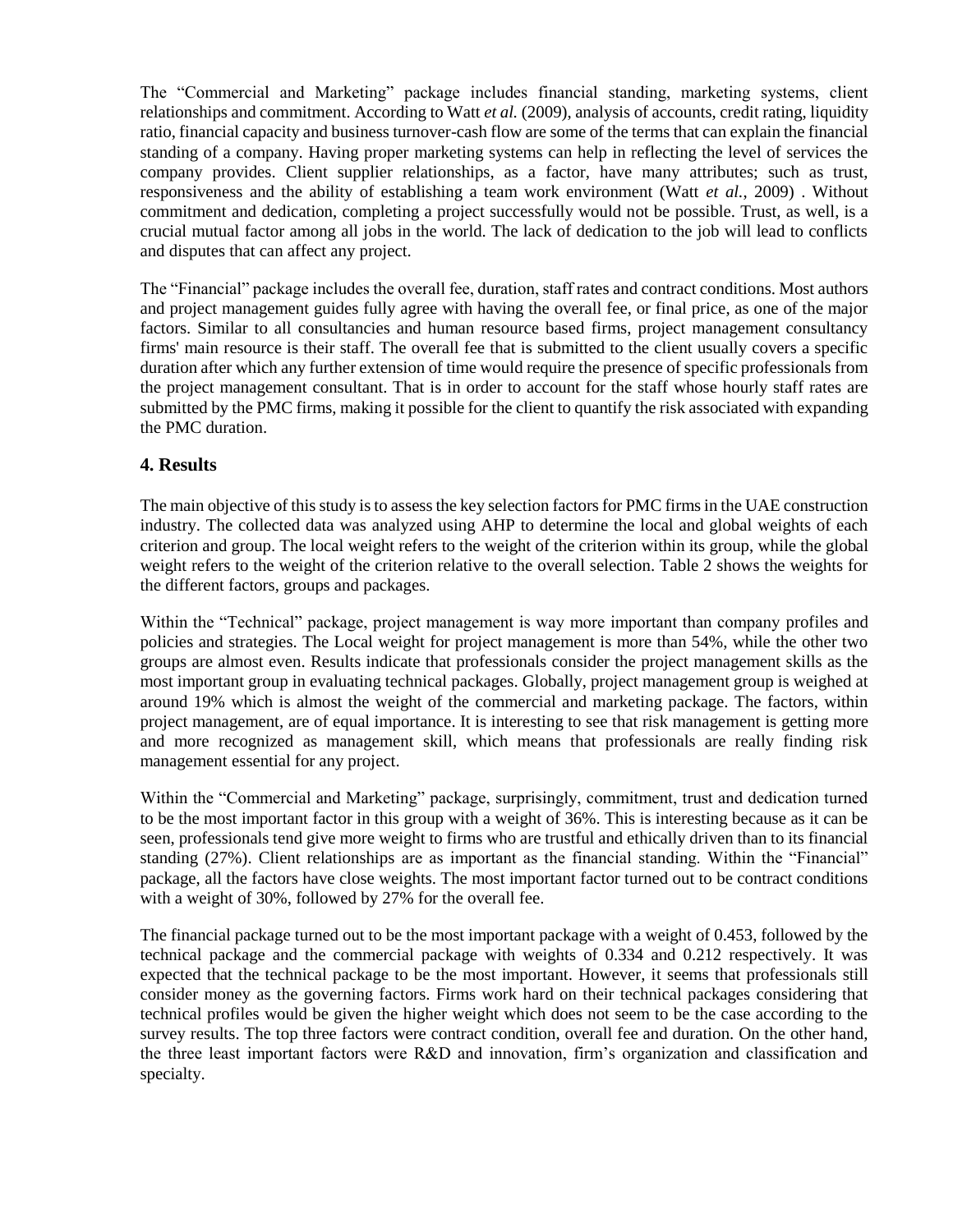|                                           |       | L-Local G-Global |
|-------------------------------------------|-------|------------------|
| <b>Technical Package</b>                  | 0.334 | 0.334            |
| Project Management                        | 0.546 | 0.182            |
| <b>Time Management</b>                    | 0.173 | 0.032            |
| <b>Cost Management</b>                    | 0.200 | 0.036            |
| Design Management                         | 0.197 | 0.036            |
| <b>Construction Management</b>            | 0.220 | 0.040            |
| <b>Risk Management</b>                    | 0.210 | 0.038            |
| Policies and Strategies                   | 0.248 | 0.083            |
| QA/QC Policies                            | 0.244 | 0.020            |
| <b>HSE Plan</b>                           | 0.276 | 0.023            |
| R&D and Innovation                        | 0.099 | 0.008            |
| Project Sustainability                    | 0.206 | 0.017            |
| <b>Change Control</b>                     | 0.174 | 0.014            |
| Company Profile                           | 0.206 | 0.069            |
| <b>Classification and Specialty</b>       | 0.081 | 0.006            |
| Technical ability                         | 0.240 | 0.017            |
| Firms Organization                        | 0.103 | 0.007            |
| Performance on previous projects          | 0.345 | 0.024            |
| Professional Qualifications               | 0.232 | 0.016            |
| <b>Commercial &amp; Marketing Package</b> | 0.212 | 0.212            |
| <b>Financial Standing</b>                 | 0.270 | 0.057            |
| <b>Marketing Systems</b>                  | 0.098 | 0.021            |
| <b>Client Relationships</b>               | 0.271 | 0.058            |
| Commitment, Trust & dedication            | 0.361 | 0.077            |
| <b>Financial Package</b>                  | 0.453 | 0.453            |
| <b>Overall Fee</b>                        | 0.270 | 0.122            |
| Duration                                  | 0.226 | 0.102            |
| <b>Staff rates</b>                        | 0.208 | 0.094            |
| <b>Contract Conditions</b>                | 0.297 | 0.135            |

Table 2. Main Packages, Groups and all Factors – Overall

#### **5. Conclusions**

Twenty three factors for selecting project management consultancy firms (PMC) were identified based on the literature review. The factors were divided into three main categories. The Analytic Hierarchy Process (AHP) was used to assess the weight of these factors based on the responses of thirty five professionals working in the UAE construction industry. Project stakeholders must fully understand the real function of project management consultancy firms in order not to expect more or less of the PMC's job. Many clients are not aware, when they hire a PMC firm, that they are the final decision makers and that they should not depend on the PMC firm in making decisions and should rather simply take their recommendations into consideration. The results are important as they shed the light on the key factors for selection the Project Management Consultancy firms. The use of these firms is on the rise and there in a need to select the appropriate firm to increase the chances of project success. Having properly selected and defined factors by owners would definitely help PMC firms in presenting their capabilities and specialties.